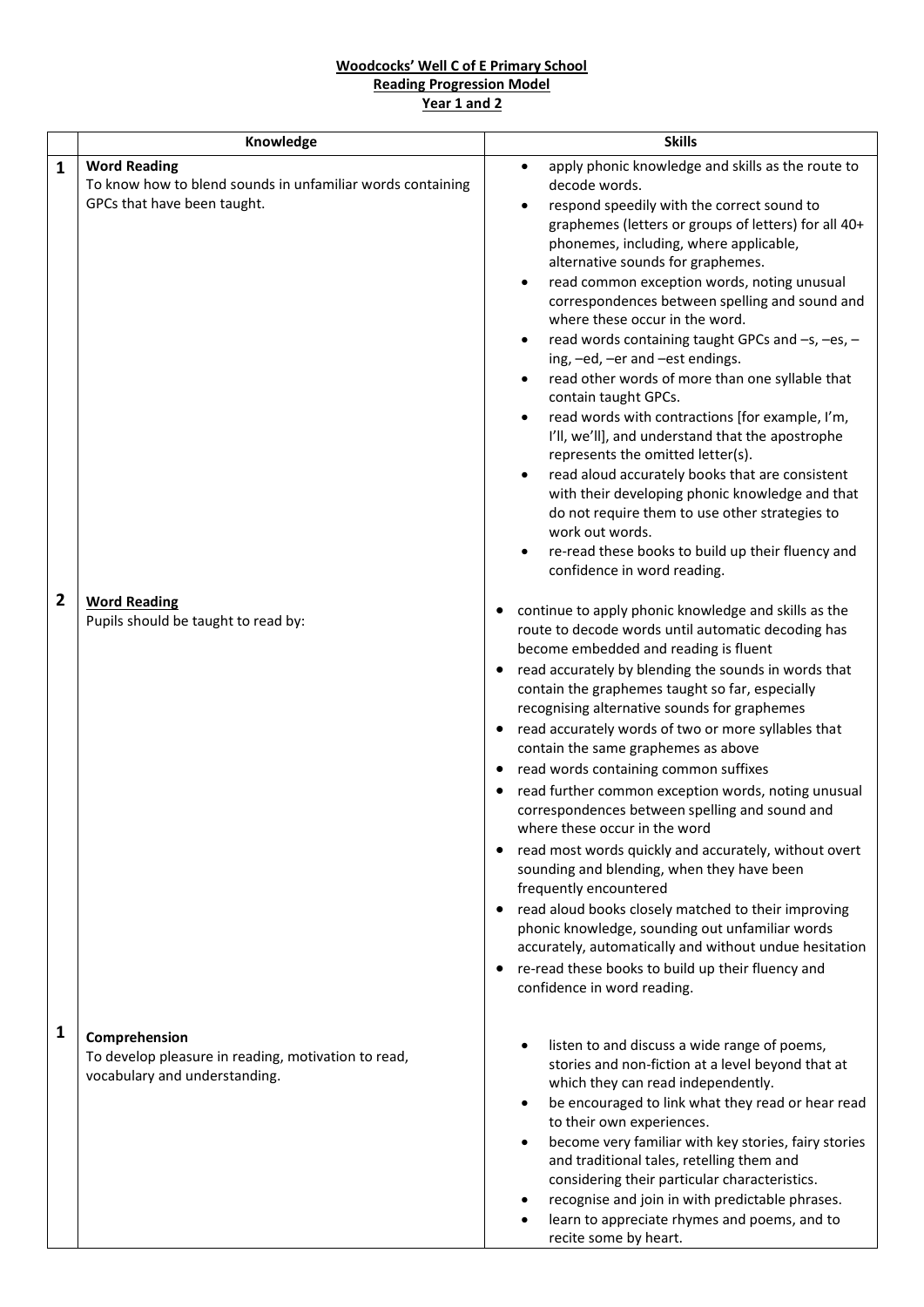|                         | To understand both the books they can already read<br>accurately and fluently and those they listen to.           | discuss word meanings, linking new meanings to<br>those already known.                                                                                                                                                                                                                                                                                                                                                                                                                                                                                                                                  |
|-------------------------|-------------------------------------------------------------------------------------------------------------------|---------------------------------------------------------------------------------------------------------------------------------------------------------------------------------------------------------------------------------------------------------------------------------------------------------------------------------------------------------------------------------------------------------------------------------------------------------------------------------------------------------------------------------------------------------------------------------------------------------|
| $\overline{\mathbf{2}}$ |                                                                                                                   | draw on what they already know or on<br>background information and vocabulary provided<br>by the teacher.<br>check that the text makes sense to them as they<br>read and correcting inaccurate reading.<br>discuss the significance of the title and events.<br>$\bullet$<br>make inferences on the basis of what is being said<br>and done.<br>predict what might happen on the basis of what<br>has been read so far<br>participate in discussion about what is read to<br>them, taking turns and listening to what others<br>say.<br>explain clearly their understanding of what is read<br>to them. |
|                         | Comprehension                                                                                                     |                                                                                                                                                                                                                                                                                                                                                                                                                                                                                                                                                                                                         |
|                         | Pupils should be taught to develop pleasure in reading,<br>motivation to read, vocabulary and understanding by:   | listening to, discussing and expressing views about a<br>wide range of contemporary and classic poetry, stories<br>and non-fiction at a level beyond that at which they<br>can read independently<br>discussing the sequence of events in books and how<br>items of information are related                                                                                                                                                                                                                                                                                                             |
|                         |                                                                                                                   | becoming increasingly familiar with and retelling a<br>٠                                                                                                                                                                                                                                                                                                                                                                                                                                                                                                                                                |
|                         |                                                                                                                   | wider range of stories, fairy stories and traditional tales                                                                                                                                                                                                                                                                                                                                                                                                                                                                                                                                             |
|                         |                                                                                                                   | being introduced to non-fiction books that are<br>structured in different ways                                                                                                                                                                                                                                                                                                                                                                                                                                                                                                                          |
|                         |                                                                                                                   | recognising simple recurring literary language in stories<br>and poetry                                                                                                                                                                                                                                                                                                                                                                                                                                                                                                                                 |
|                         |                                                                                                                   | discussing and clarifying the meanings of words, linking<br>new meanings to known vocabulary                                                                                                                                                                                                                                                                                                                                                                                                                                                                                                            |
|                         |                                                                                                                   | discussing their favourite words and phrases<br>continuing to build up a repertoire of poems learnt by<br>heart, appreciating these and reciting some, with<br>appropriate intonation to make the meaning clear                                                                                                                                                                                                                                                                                                                                                                                         |
|                         | To understand both the books that they can already read<br>accurately and fluently and those that they listen to. | consistently draw on what they already know or on<br>background information and vocabulary provided by<br>the teacher<br>checking that the text makes sense to them as they<br>read and correcting inaccurate reading                                                                                                                                                                                                                                                                                                                                                                                   |
|                         |                                                                                                                   | making mature inferences on the basis of what is being<br>said and done                                                                                                                                                                                                                                                                                                                                                                                                                                                                                                                                 |
|                         |                                                                                                                   | answering and asking questions<br>$\bullet$                                                                                                                                                                                                                                                                                                                                                                                                                                                                                                                                                             |
|                         |                                                                                                                   | sensibly predict what might happen on the basis of<br>what has been read so far                                                                                                                                                                                                                                                                                                                                                                                                                                                                                                                         |
|                         |                                                                                                                   | participate in discussion about books, poems and other                                                                                                                                                                                                                                                                                                                                                                                                                                                                                                                                                  |
|                         |                                                                                                                   | works that are read to them and those that they can<br>read for themselves, taking turns and listening to what<br>others say.                                                                                                                                                                                                                                                                                                                                                                                                                                                                           |
|                         |                                                                                                                   | explain and discuss their understanding of books,<br>$\bullet$<br>poems and other material, both those that they listen                                                                                                                                                                                                                                                                                                                                                                                                                                                                                 |
|                         |                                                                                                                   | to and those that they read for themselves.<br>$\ast$                                                                                                                                                                                                                                                                                                                                                                                                                                                                                                                                                   |

## **Vocabulary**

Vocabulary will be the context of the subject. Where there is a discreet spelling element recommendations in appendix 1 of the